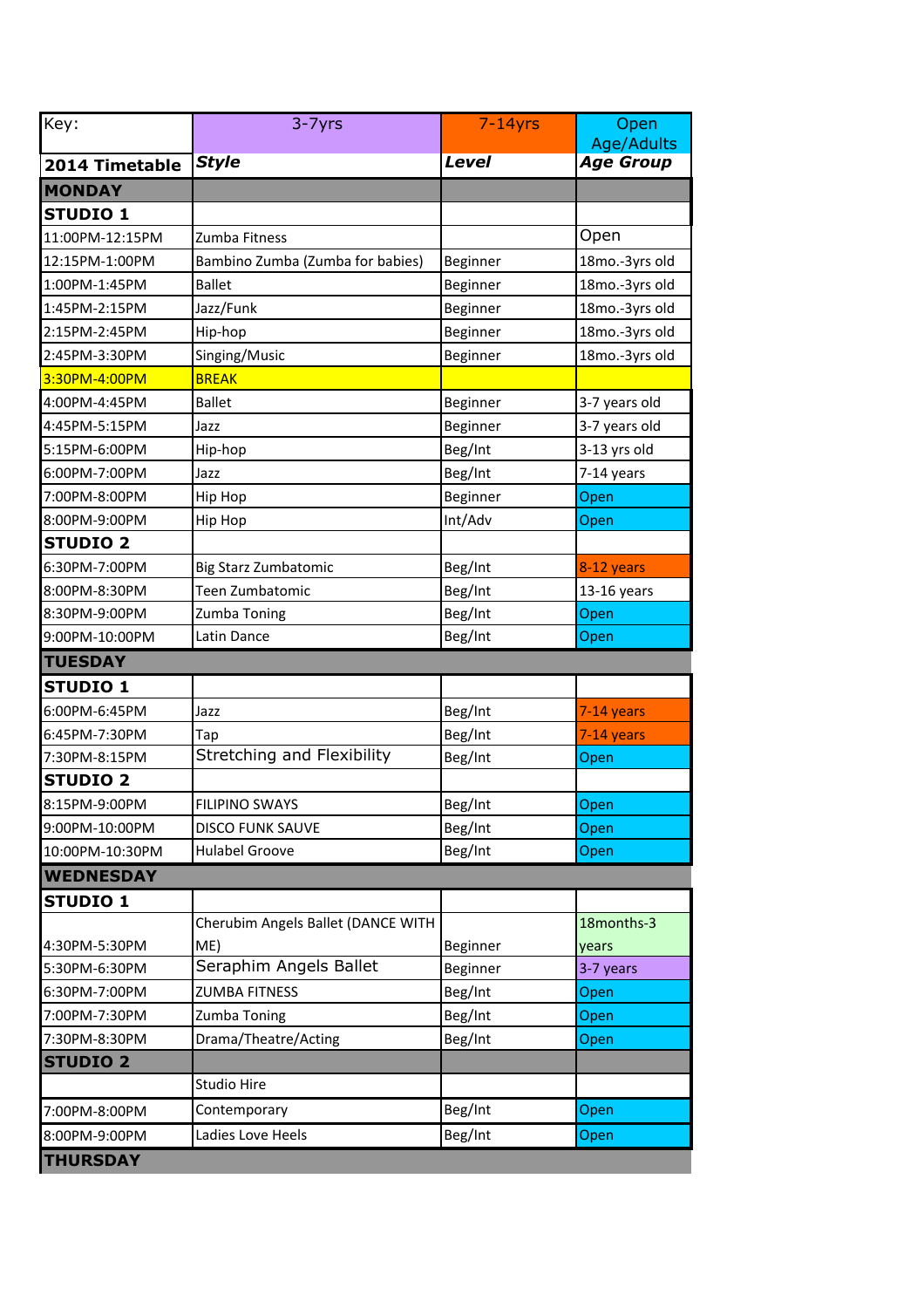| <b>STUDIO 1</b> |                                    |                  |                   |
|-----------------|------------------------------------|------------------|-------------------|
| 5:00PM-11:00PM  | Studio Hire                        |                  |                   |
|                 | *Studio Hire Available             |                  |                   |
| <b>FRIDAY</b>   |                                    |                  |                   |
| <b>STUDIO 1</b> |                                    |                  |                   |
|                 |                                    |                  | 18months-3        |
| 4:30PM-5:30PM   | private lessons                    | Beginner         | years             |
| 5:30PM-6:30PM   | private lessons                    | Beginner/Int     | 3-7 years         |
| 6:30PM-7:45PM   | private lessons                    | Open             | Open              |
|                 | <b>GUEST TEACHER WORKSHOPS*</b>    |                  |                   |
| 9:00PM          | (OCCASIONAL)                       |                  |                   |
| 10:00PM         |                                    |                  |                   |
| <b>STUDIO 2</b> |                                    |                  |                   |
|                 |                                    | For depress      |                   |
| 6:00PM-8:00PM   | <b>DEPHEART Charity</b>            | teen&adult       | <b>OPEN/ADULT</b> |
|                 |                                    | & adults support |                   |
|                 | <b>MUSIC &amp; DANCE</b>           | time             |                   |
| <b>SATURDAY</b> | <b>STUDIO 1</b>                    |                  |                   |
| 9:00AM-9:45AM   | Seraphim Angels Ballet             | Beginner         | 3-7 years         |
| 9:45AM-10:15AM  | <b>LITTLE ANGELS Jazz</b>          | Beginner         | 3-7 years         |
| 10:15AM-10:45AM | <b>LITTLE ANGELS Tap</b>           | Beginner         | 3-7 years         |
| 10:45AM-11:15AM | <b>LITTLE ANGELS Hiphop</b>        | Beg/Int          | 3-7 years         |
| 11:15AM-12:15PM | Prim BALLET                        | Elementary/Int   | 7-12 years        |
| 12:15AM-01:00PM | Prim Contemporary/Jazz             | Beg/Int          | 7-12 years        |
|                 | Cherubim Angels Ballet (Dance with |                  | 18months-3        |
| 1:00PM-2:00PM   | me)                                | Beginner         | years             |
| 2:00PM-3:00PM   | Contemporary                       | Advance          | Open              |
| 3:15PM-4:30PM   | Production Group/Showgroup         | Open             |                   |
| <b>STUDIO 2</b> |                                    |                  |                   |
|                 | Cherubim Angels Bollywood (DANCE   |                  | 18months-3        |
| 8:15AM-9:00AM   | WITH ME)                           | Beginner         | years             |
| 9:00AM-10:00AM  | Teen/Majesty Bollywood             | Beg/Int          | Open              |
| 10:00AM-10:45AM | Seraphim Angels Bollywood          | Beg/Int          | 3-7 years         |
| 01:00N-2:00PM   | <b>Breakdance</b>                  | Beg/Int          | Open              |
| 02:00PM-3:30PM  | Breakdance Showgroup               | Int/Adv          | Open              |
| 3:30PM-4:00PM   | <b>Bubble Butt</b>                 |                  | Open              |
| 4:00PM-4:45PM   | Zumba Fitness                      |                  | Open              |
| <b>SUNDAY</b>   | <b>STUDIO 1</b>                    |                  |                   |
|                 | Studio Hire (Surcharge applies for |                  |                   |
| 10:00AM-10:30AM | weekend hire)                      |                  |                   |

**NOTE: We also have music instruments lessons such as violin, guitar, piano and singing subject tutorials, entertainment, band, venue hire, table and chairs hire, candy buffet, photobooth, photography for you special occasions such as weddings, 21st, 18th, 50th, kids birthday, parties etc. See the reception desk for more details**